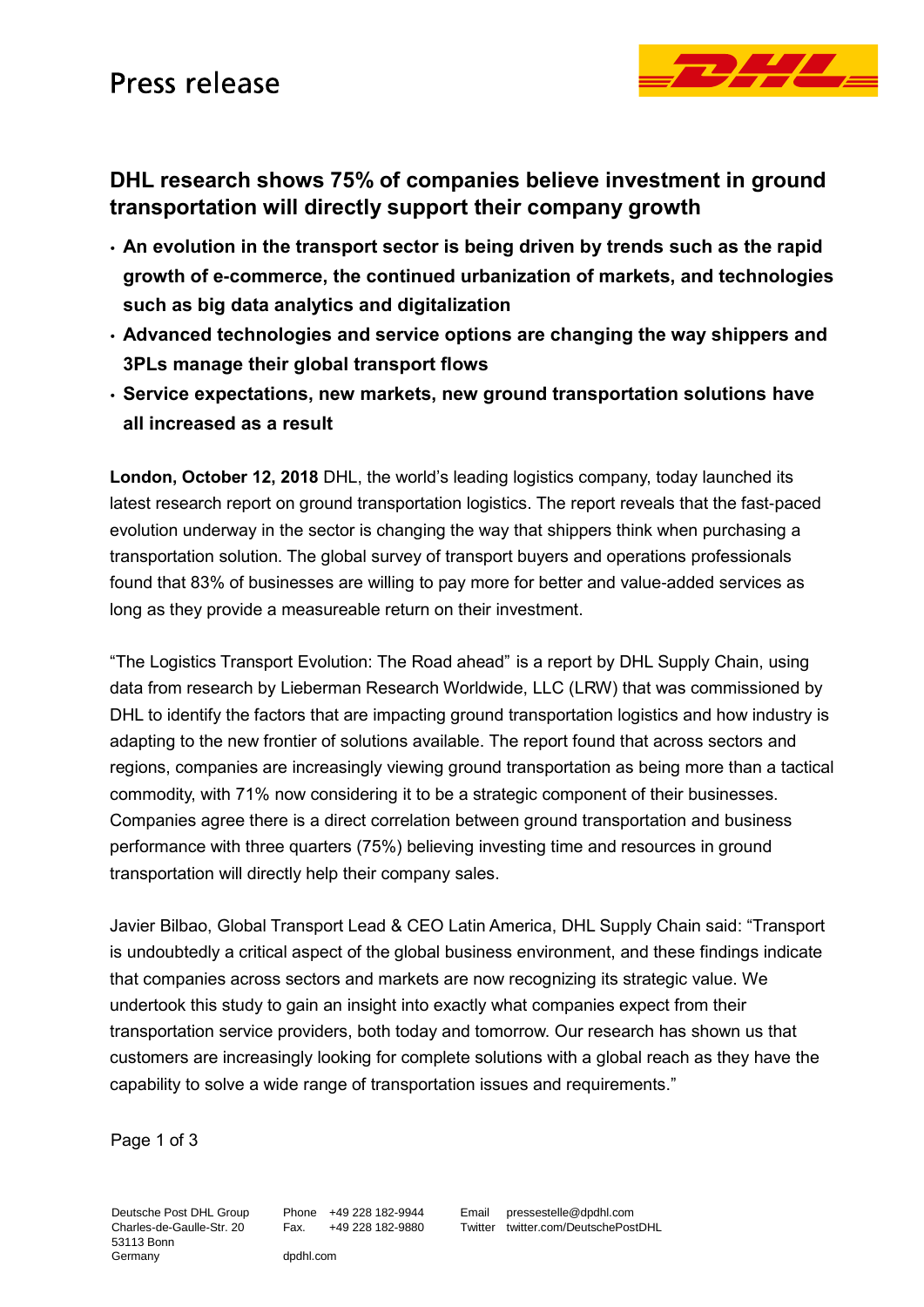## Press release



Global shifts in the business environment were identified as disrupting the ground transportation landscape. In particular, the exponential growth of e-commerce and its implications on service was identified by 65% of companies as having a significant impact on their supply chain in the next 1-2 years.

Bilbao added: "Echoing the findings of our digitalization research, technology will be central to navigating this new era for ground transportation. The capability of AI and data analytics to manage the order profile and shipping patterns of customers' increasingly complex and demanding operating models while optimizing cost and service, means that they are now viewed as essential services, rather than added benefits."

Although these changing dynamics are being witnessed across regions, variations can also be identified depending on the maturity of the market and the demands placed on shippers from their consumer base. In Latin America, the priority consideration in selecting a ground transportation provider is on time delivery while in Europe, where the market is more mature, optimization of networks is the key focus for shippers.

Broader societal factors were also highlighted as presenting associated challenges, with 61% of companies referencing the increase in urbanization as a factor that will significantly impact their future business. Technology and its ability to help manage this complex environment is increasingly seen as a standard requirement of 3PLs: more than two thirds (67%) of companies believe that big data analytics and artificial intelligence (AI) are services that are essential for 3PLs to offer their shipper customers.

**– End –**

You can find the full insights into what companies are expecting from their transportation providers by downloading the report here: <http://app.supplychain.dhl.com/e/er?s=1897772577&lid=3967>

The survey consisted of over 200 supply chain and operations professionals, from sectors including automotive, consumer, life sciences, technology, engineering and manufacturing and more. The respondents were geographically spread around the world.